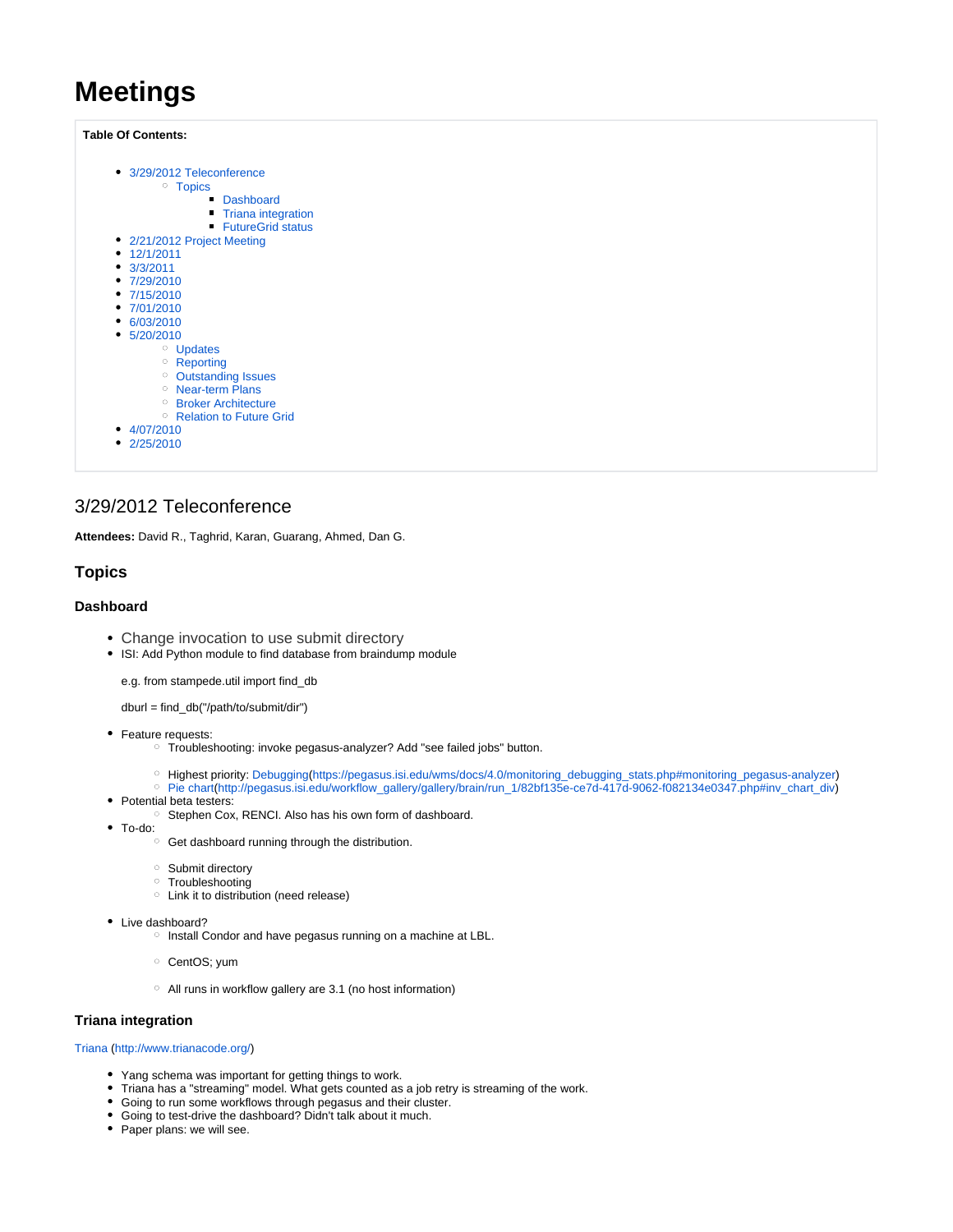### **FutureGrid status**

- re: India, Need a window when we are going to run our experiments.
- Add monitoring stuff (blipp)
- Space issues on submit VM mount scratch drive; not done. For these experiments we don't need a shared file system.

# <span id="page-1-0"></span>2/21/2012 Project Meeting

**Attendees** Ewa, Karan, Dan, Taghrid, Gaurang, Fabio and Martin

#### **Stampede All Hands Meeting**

#### **Pegasus 4.0 Update**

- pegasus analyzer works with the stampede databases
- pegasus statistics changes
- csv format output
- stampede database
	- new job instance
- new schema upgrade tool to migrate users from 3.1 to 4.0 schemas
	- minor changes still required to be done.
- nothing new on pegasus plots
- **Future plans**
	- have a sort of a provenance trail/ point out which DAX job failed by pegasus analyzer .
	- replay workflows... more at pegasus level than at monitord level
	- dashboard to be integrated in 4.1. Can be released separately also.

### **Stampede Dashboard**

- Chris Brooks student also was working on the dashboard.
- She will go through and build a whole lot of performance tests for the API.
- David at LBNL is the main person working on the dashboard.
- David is using JQ Plot.
- Karan will run a real life LIGO workflow and tar it up and sent the workflow files to Dan
- David can use it for his development runs.
- Pointer to the stampede API
	- <https://confluence.pegasus.isi.edu/display/pegasus/Pegasus+Statistics+Python+Version+4.0>
- **Pointer to pegasus plots for David**
- [http://pegasus.isi.edu/wms/docs/3.1/monitoring\\_debugging\\_stats.php#plotting\\_statistics](http://pegasus.isi.edu/wms/docs/3.1/monitoring_debugging_stats.php#plotting_statistics)
- Long term maybe we can support uploads to a restful service
- automating the dashboard via monitord or pegasus-run.
- how to integrate multiple sqlite databases in a single dashboard instance.
	- maybe when the workflows start, a simple rest request is sent to dashboard tell what workflow to monitor
	- like a global sqllite db that resides in \$HOME/.pegasus , the registers the sqlalchemy string.
	- dashboard should start with a pointer to the sqlalchemy connection string that has main sqllite db that has pointers to all the workflow db's.
	- Dan and Martin feel that it should be a web service call
	- Move dashboard to Github to coincide with Ahmed's work on periscope
	- Users may have to start up dashboard separately if we want dashboard to track multiple sqllite databases.

#### **Periscope Demonstration**

- Some visualization of experiments on FG
- Will require tornado instead of web.py that is being used by the dashboard.
- **•** backend to the dashboard, can be be made compatible with the periscope stuff. will talk to stampede database for workflow information and periscope for network monitoring. Periscope is works better with tornado??
- Dashboard should be released before the periscope work is stitched into it
- **nambigary monitord may send rest messages to periscope brokering service.**
- Populate from FG runs the periscope information brokering service/location service.
- What does TG use for monitoring.?
- In general Periscope maybe able to forewarn about the failures.

### **Online Analysis Work**

- all of it is written in R.
- works against the database
- does not use the stampede api
- looking at the rate of job failures predict whether a workflow will fail or not?
- built probability models for different job types in a workflow.
- online analysis will work on the same place where there is dashboard.
- How does pegasus integrate with online analysis work? user notifications?
- In the near term, we need to upgrade the analysis to generate some user notifications
- Placeholder for using this, can be either in site selection or in retry hooks.
- **General**

#### Ditched AMOP

- **To Do**
	- Integrate dashboard with tornado work.
	- Move analysis tools to work online.
	- Analysis tools should be using the API.
	- figure out how much space can a VM get

### **Website / Stampede Organization**

- **Organize the Stampede wiki page by the artifacts discussed below.**
- Update stampede papers on the WIKI.
- Stampede Page should have the stampede logo.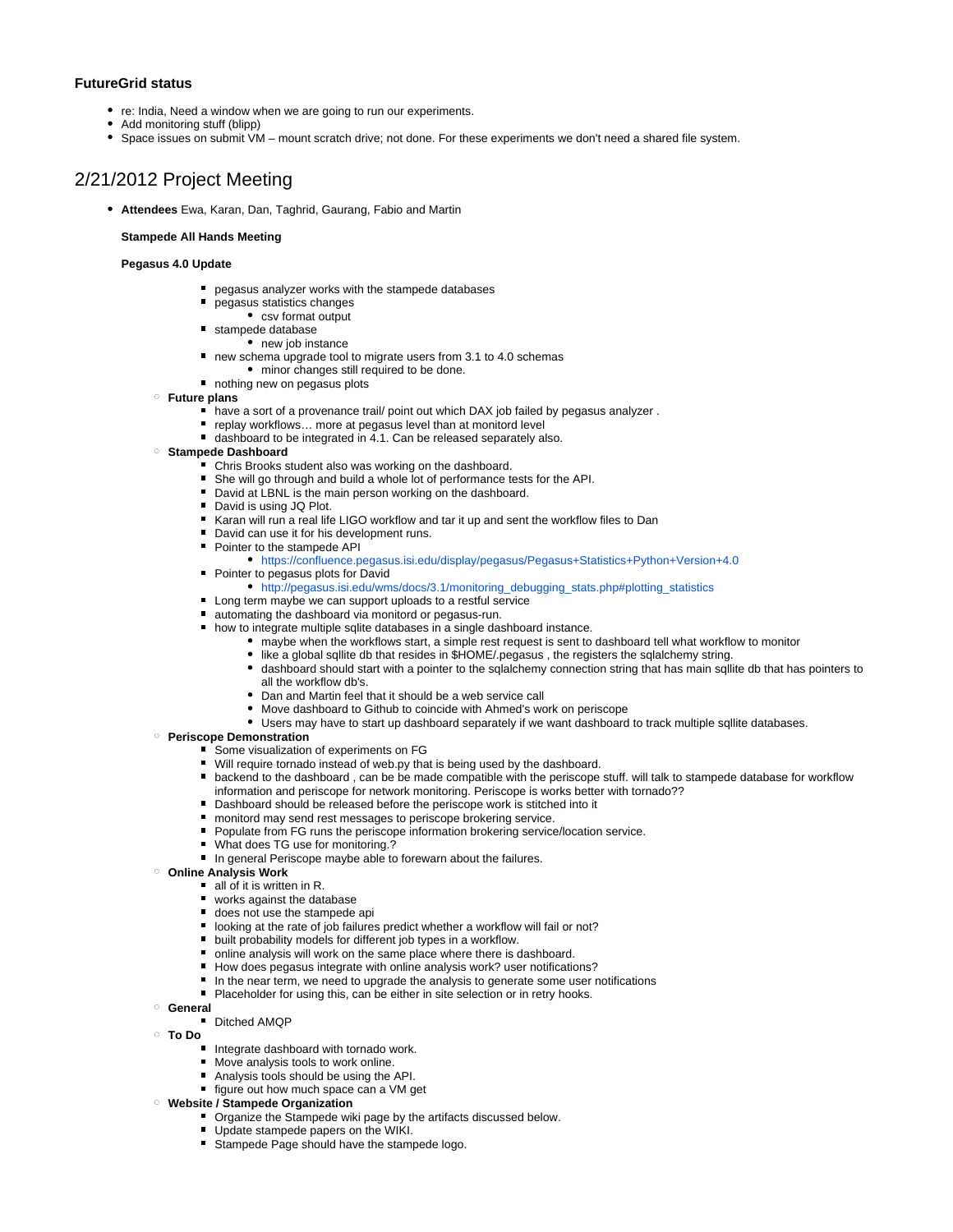- WF prof should go somewhere else?
	- <http://pegasus.isi.edu/documentation/wfprof>
- **Futuregrid**
	- experiments targetted for SC 2012
	- space on VM m1 small - does not have much disk space
		-
		- m1 large also varies from india and sierra place where the vm's are stored in FG have about 80GB's
	- in eucalyptus there might be a way to externally mount a filesystem using bit bucket?
	- submit host in VM
	- first set of experiments
- **Experiments**
	- ISI Failure once it starts (wrong executable ) / change DAX .
	- task failure after start/ kill process ( Martin )
	- task failure (Martin)
	- $\blacksquare$  task failure / hang suspend process
	- **Data Transfer failures . ISI** 
		- jobs don't bring the data back/ write out the data
	- Host shutdown (Martin)
	- **job monitor failure (Martin)**
	- network issues
	- disk filling up.
	- Futuregrid does not have a storage service.
		- Martin has some physical nodes that we can get
	- On India
		- eucalyptus on xen
		- openstack on xen
		- every month there is a maintenance in FG . First Tuesday every month.
	- **Larger story for the paper** 
		- stop early . early detection of the failures.
		- induce failures, models of failures.
- **Papers**
	- SC 2012 paper for the FG experiments
	- Journal Stampede Paper ( completing the picture and putting various parts together)
	- Special issue of workflows due May 1st.
	- How does the stampede work relate to provenance ? Maybe a future paper in reference to that. Martin is working with Beth on a similar thing. Performance and Provenance interlap
- **Future Plans**
	- Workflow Gallery make it available. Useful for others to use? everybody should look at the wiki.
	- do instrumenting and include it in kickstart . tie it down with work martin has been doing. Will be useful for workflow debugging and re-running
	- some instrumentation at compiler level? sort of pegasus make . Potentially a lot of work in that.
	- do experiments on FG where data is staged using gridftp instead of condor io . martin has accelerators that will increase the bandwidth on internet2 or calit
	- **Artifact from the stampede projec**t
		- Dashboard
			- General SQL schema
			- Formalized the netlogger yang model
			- Analysis functions / Stampede DB API
			- Anomaly Detection work ? Can that be resurrected. Priscilla did not transfer. So not sure.
			- Connection with periscope?
			- Also periscope is integrated with gridftp. We should use it.
- **For wei**
	- how to adapt scheduling of workflows, as errors happen, diskspace used up or hosts problems.
- **Funding opportunities.**
	- At LBNL a lot of dynamic workflows from a single domain.
	- DOE oscar more for research not for software development
	- opportunities for application tie in for dynamic environments
	- potentially for NSF . STCI will not work. It will be more experimental. More to go in for Si2
	- technologies for processing extreme scale science requires multi scale and multi processors . some doe workshop. potential tie in with ann data scheduling stuff
- **From Dan Email**
	- 1. Finding: Collaborative extreme-scale science requires a range of services to manage the collaboration itself. These may include machine-accessible lists of collaborators with their roles, authorities and duties, project planning tools, effort and financial reporting services, meeting scheduling and management services. The lack of uniformity, and indifferent quality of many of the existing services is a major impediment to collaborative science.
	- Recommendation: Develop Office-of-Science guidelines for centrally supported services, with special focus on the Software-asa-Service mode of delivery. The central support and any essential research and development, may be provided by ASCR in concert with science programs or by commercial services where appropriate.

# <span id="page-2-0"></span>12/1/2011

- **Attendees** Ewa, Karan, Dan, Taghrid, Monte and Martin
- Taghrid working on a proposal . 500K? over 3 years. Taghrid will send a version to Ewa to look at by end of next week.
- Doing some experiments on Future Grid
	- Dan needs to get an account on FG or already has
	- Dan says Taghrid should get an account.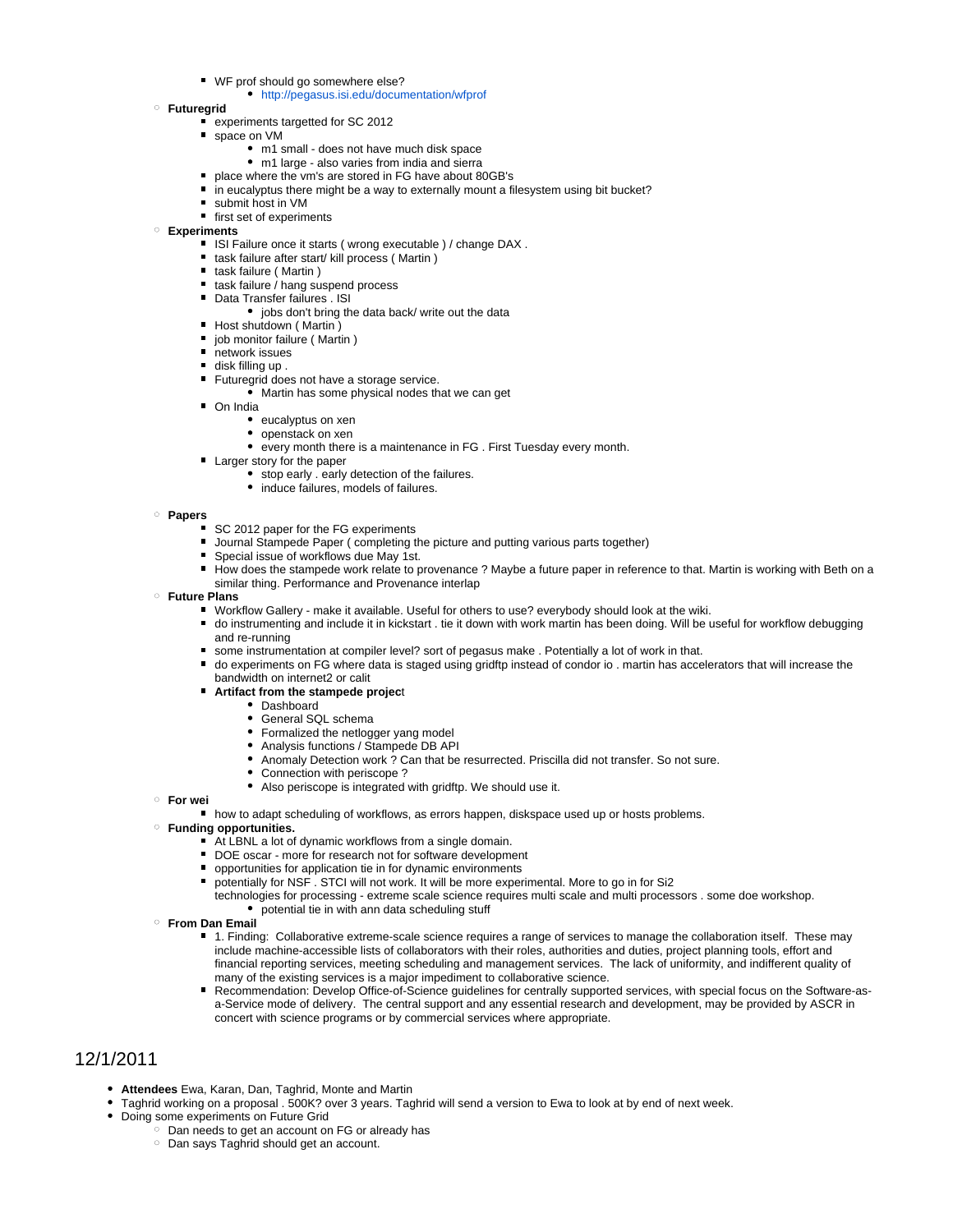- <sup>o</sup> Jens runs on Future Grid. Periodogram workflow on Future Grid.
- <sup>o</sup> Dan has some modifications to kickstart in mind.
- o He will put in a request in Pegasus JIRA.
- Paper Deadline
	- List of experiments to be done.
	- HPDC too close . Maybe some workshop at HPDC that has a later deadline.
	- $\circ$  SC submission is a possibility (April 27th)
- Status of the dashboard
	- $\circ$  Same as what was shown in SC.
	- Stephanie will be doing some scalability tests against the database API. Write a performance API test suite.
	- Integration with Periscope
		- $\circ$  Dan is interested in doing it. But not sure whether LBNL will have time to do it.
		- $\degree$  He feels the right time to look at periscope will be when they start doing runs on FG.
- Follow on to Stampede Proposal
	- Ewa and Dan want to do something.
	- $\circ$  STCI proposals are now pushed into Si2.

# <span id="page-3-0"></span>3/3/2011

#### **Attending: Dan, Taghrid, Chris, Fabio, Karan and Prasanth**

#### Agenda

- Stampede DB Changes for 3.1
- <https://confluence.pegasus.isi.edu/display/stampede/Stampede+DB+Changes+for+Pegasus+3.1>
- AMQP Incorporation
	- Taghrid and Dan are working on the paper. She's updating the analysis and Dan has monitord streaming messages to AMQP, optionally binary-encoded using BSON. We should plan a transition to this version of monitord. As I mentioned in an earlier email, the commandline options have changed somewhat. With that exception, all current functionality (as far as I know) remains unchanged. Is there a test suite? Examples of current and new options attached.
- Galactic Plane Plotting

#### Notes:

- Fabio to work on a test suite for monitord .
- Fabio is ok with monitord amqp changes.
- Prasanth showed the plots
	- o Chris suggested ticks every 100 for larger workflows etc.
- Chris will give more feedback
- Dan asked about the service API for the plotting dashboard. Chris will be working on it.

# <span id="page-3-1"></span>7/29/2010

#### **Attending: Dan, Chris, Gaurang, Fabio, Priscilla, Gideon, Karan and Prasanth**

- Fabio has incorporated latest changes from Monte. Still to check in code to the SVN
- Right now tailstatd does not work on restart of workflows.
- AMQP incorporation. Replacement for the broker protocol. Fabio and NL is going to support both in tailstatd and netlogger.
- Filtering would be incorporated in the nl\_loader end for time being instead of broker.
	- $\circ$  Dan says should be easy in Mongo DB loader.
- Dan might call in to one of the FG sessions at TG.
- Chris says no easy way to figure out if there are multiple workflows in the DB
- Super Computing Plans
	- Dan says demo and talks in the Berkeley and USC Booths.

#### **To Do's**

- Gaurang will modify pegasus-run to use new version of tailstatd
- Karan and Fabio to finalize the braindump entries
- Prasanth will send a link to the current interface talking to the Restful API.
- Prasanth will get in touch with Chris students for the REST API update.

# <span id="page-3-2"></span>7/15/2010

#### Provided by Dan

#### **Attending: Dan, Chris, Gaurang, Fabio, Priscilla, Gideon (I think)**

#### **Agenda items:**

- deployment (svn) integration
- more datasets to Monte
- command line tools using new API
- tailstatd progress and plans
- Priscilla's progress on analysis
- annual report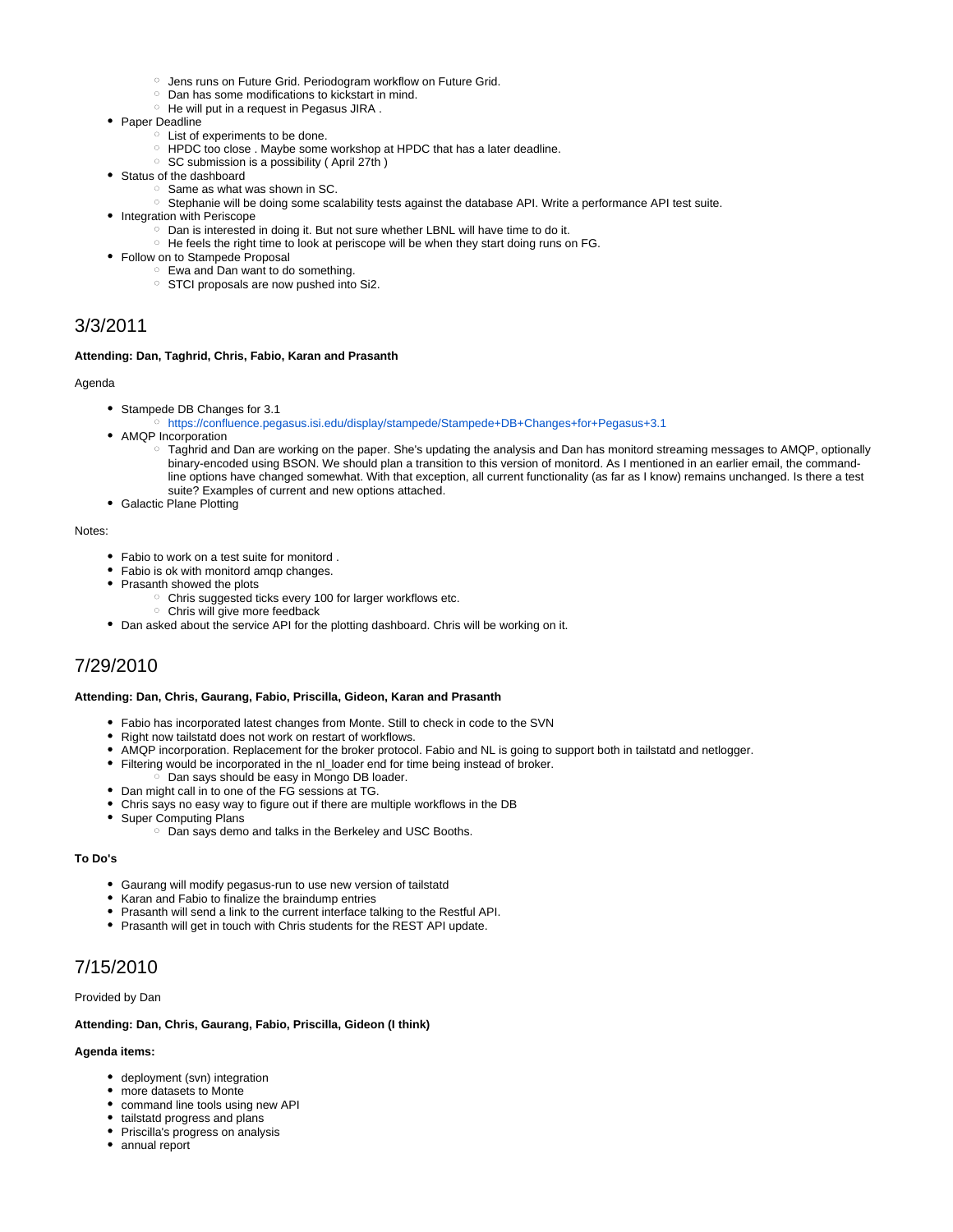#### **Notes for each item:**

- for netlogger, resolved to use svn link (to trunk), update for nightly pegasus builds and specific (or tagged) revision for releases.  $\circ$  to-do: For Priscilla's code, she is currently not using svn and will consult Martin on whether to check in under pegasus or use a similar procedure to netlogger
- more datasets exist, but untested and suspicion is they'll break tailstatd.
	- to-do: This is mostly a debugging task for ISI team, but any working datasets can be forwarded to Monte for correctness and performance testing of DB.
- ISI team wasn't aware new API was ready.
	- to-do: Monte will send out docs, and they will attempt to get the "status" command switched over as an initial test.
	- $\circ$  to-do: There was a question as to whether the "percent done" result of the status command could be properly calculated with current database, this question will be answered (by ISI team).
	- to-do: ISI team will also look at whether "percent done" is a common metric that should be included in the API and try to think of other metrics that it is worthwhile to bake-in to avoid repetition across tools.
- two things have to be done for tailstatd: (1) test & debug against "other" cybershake and ligo runs, (2) add ability to handle sub-workflows.
	- $\circ$  to-do: Resolved to do them in that order, given that (1) is a bit of a blocker for Monte to test new datasets (whereas without (2) he just has to run manually per-subdirectory).
- Priscilla has working code, but not clear on how to tie it into the rest of the project. Currently reading out of a database directly. This needs further discussion.
- Annual report is due soon.
	- to-do: Fabio will send out new version of annual report tonight (Thursday).
	- to-do: Dan will work on adding his sections by next week
	- o to-do: Chris volunteered to do an edit pass

# <span id="page-4-0"></span>7/01/2010

#### **Attendees: Priscillia,Marcos, Fabio, Karan, Gideon, Monte and Prasanth**

#### **Agenda**

- Update from Fabio and Monte on the runtime DB population
	- Successfully finished it.
	- $\circ$  sqllite db location by default in the submit directory. It will be derived from the workflow basename
	- $\circ$  location of sqllite db for workflow of workflows
		- not clear as yet. there is merit for both approaches.
			- one per sub workflow
			- one per workflow of workflows
- checkin of netlogger code in pegasus svn
	- o current version works for pegasus.
	- $\circ$  will check in incrementally only.
- update from Prasanth on using the REST API
	- Chris was not available. Prasanth to send an email.
- Annual Report
	- Dan on vacation. Chris is not on the call
	- o Priscillia will look at the document that Dan sent for NSF reporting and compose the email for Martin's group.

# <span id="page-4-1"></span>6/03/2010

#### **Attendees:Dan, Monte, Priscillia, Fabio, Karan, Gideon and Gaurang**

#### **Agenda**

- plan for a db-agnostic Python API for retrieving workflows, jobs, and tasks (Monte)
- adding a "task.id" to the task events in the logs
- eScience paper deadline: July 16th. I'm on vacation starting June 28th, returning July 14th.

#### **Note**

- The DB API is different from the REST API
	- What is the difference between REST and Python API ? To be ironed out.
	- The REST API will be used by the GUI.
	- The REST API should be similar to the python API.
	- o Monte will do this after the tailstatd and loader have been integrated.

#### **task id**

- <sup>o</sup> It will be renamed to task\_sequence\_id
	- $\circ$  identified the task number in the job.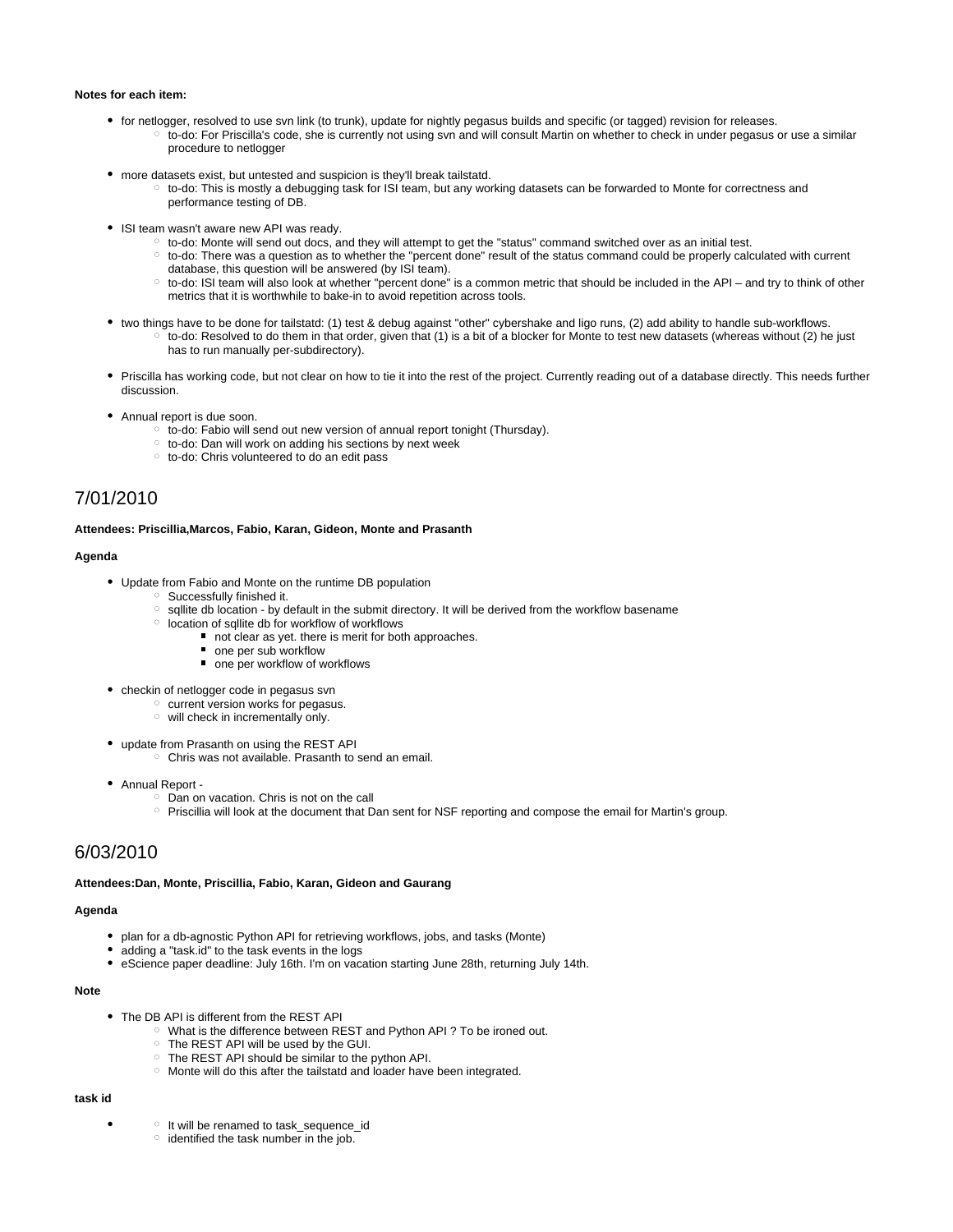- $\circ$  will be of numeric type.
- $\circ$  PRE SCRIPT and POST Script will have predefined numeric id's -1 and -2 respectively.

#### **Changes to the schema**

- Added a workflow state table
	- $\circ$  task sequence id in the task table.

#### **Paper Deadline**

- Hard to make the E Science deadline. Maybe target CCGrid and HPDC
- For paper what sort of experiments we need to do
	- o SCEC run
	- <sup>o</sup> Maybe LIGO run?

### **Milestones**

- $\circ$  In July we work out what sort of runs.
	- <sup>o</sup> By end of June we will have tailstatd and netlogger integrated to start doing the runs and collecting data.

### **Anomaly Detection**

- o do some soft failures.
	- $\circ$  make the filesystem unreadable.
	- $\circ$  things taking too long to finish?
	- **SCEC** outliers?
		- There were some workflows that ran faster.
		- Possible causes were that ruptures were larger than others.

#### **Anomaly Detection Code**

- $\circ$  The Grid 2007 code that was written for anomaly detection should be written again in python
	- Longer term Dan wants to replace Broker with a message bus using AMQP

# <span id="page-5-0"></span>5/20/2010

#### **F2F meeting at USC Attendees: Dan, Karan, Gaurang, Martin, Chris, Fabio, Marko, Prasanth, Gideon, Monte, Ewa**

### <span id="page-5-1"></span>**Updates**

- Tailstatd Progress (Karan, Fabio)
	- Linking Pegasus SVN to Netlogger SVN: Instead of including a checkout into Pegasus SVN we should link the two and track one of the Netlogger releases. That way we can just change the tag we are tracking to upgrade to a new version of Netlogger.
	- Discussion of adding information to logs about hostnames and files. Currently tailstatd does not do this, but it is needed to test NL loader.
	- o We would like to have tailstatd output data directly to sqlite. Monte says that when loader is complete the integration should be trivial.
	- Still need to track multiple workflows, handle wfs without kickstart, handle rescue dags and reruns/restarts.
- Pegasus-Analyzer (Karan, Fabio)
	- Command line tool for troubleshooting. Uses jobstate.log. Provides output helping to diagnose issues.
	- This was a long-standing request from LIGO.
	- Can be migrated to using the STAMPEDE database when it becomes available.
	- Also helps us determine what users want to see out of database.
- Pegasus GUI (Karan, Prasanth)
	- <sup>o</sup> We stopped developing on this for now because we want to integrate with the STAMPEDE RESTful API.
	- Trying to imbed Flex widgets in GWT. Would like to get some of Jim's code and try to integrate it.
	- Discussion about using GWT for GUI. Chris and Dan don't like it because it requires too many skills and the project doesn't require all the stuff GWT provides. Pegasus uses it because we have Java skills, but not much PHP or Python.
	- Walkthrough of GUI.
	- Discussion about how user can view submit/log files through GUI. Requires GUI to run on submit host. Not required as long as GUI can show the user exactly where the files are.
- Netlogger Update (Dan)
	- $\sim$  Added nl broker
		- o SQLite, MongoDB, and PostgreSQL loaders working
		- Want to have tailstatd connect directly to nl\_loader
		- Looking to add support for RabbitMQ in the future
		- $\circ$  Updated workflow metrics page on wiki with SQL queries. The queries are more-or-less instantaneous.
		- Discussion about connecting tailstatd directly to nl\_loader
		- o Discussion about loading performance. Should be faster than workflow.
		- Discussion about query performance. Need to do experiments. Need indexes, but indexes slow inserts.
		- Also added a perfsonar interface to netlogger
- Anomaly Detection (Martin)
	- <sup>o</sup> Have been working on anomaly detection code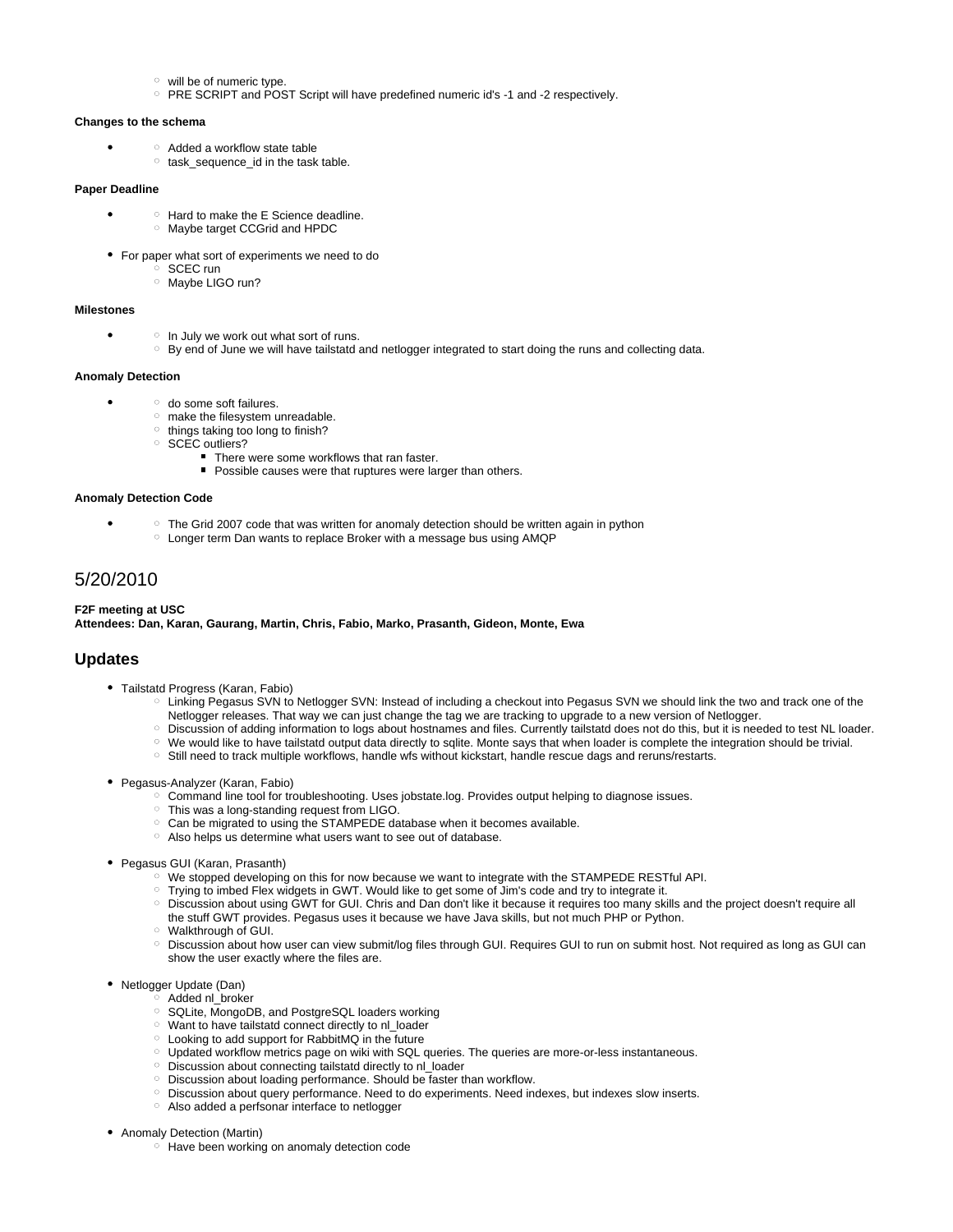- $\degree$  How to query anomaly detection from GUI? Anomaly detection data should go somewhere. It is generating events. The events can go into a database.
- Location Service (Martin)
	- Maps guids to metadata about the workflow. Allows you to query for information about what is running where. Gets information from broker.
	- $\circ$  Discussion about how this fits in the architecture. Is it an analysis service? Output goes to users, and also to other services (e.g. the anomaly detection service).
- USF Update (Chris)
	- $\circ$  REST API 1.0 completely finished
		- Backend works with MongoDB and emits JSON (would like to return XML in the future)
		- Need to update backend to work with SQL DB
		- Thinking about adding xpath-like queries to API (Martin: is similar to perfSONAR metadata service. We should use that design.)
	- Two students working on FLEX objects
		- pi chart, stacked area, working on bar chart
		- stacked area works with realtime data (needs units)
	- o Discussion about queries again (MongoDB vs SQL)
		- Need to compare performance of both using some example data (Dan: maybe write a paper on it)
		- Selecting example data (Gideon has broadband, montage, and epigenome)
		- Selecting representative queries

### <span id="page-6-0"></span>**Reporting**

Need to send out reports to funding agencies soon

### <span id="page-6-1"></span>**Outstanding Issues**

- Changes to stampede schema
	- $\circ$  Not tracking when workflows start and end
	- Job duration is not an integer
	- Workflow parent->child relationships
- Granularity of SQLite db files
	- $\circ$  One per submit dir, one per workflow, on per sub-workflow?
	- Discussion of mapping of databases to workflows and users
- Handling rescue DAGs
	- What is a rescue DAG?
	- What is the issue? When a user submits a rescue dag, is that a new workflow? (NO) Need to skip old events to prevent duplication.
- Issues in parsing workflow data in tailstatd
- Timestamps in NL events
	- $\circ$  ts is currently ignored, some events may not have timestamps available
	- Discussion to sort out all the issues about what events correspond to in the real world
	- $\circ$  How to map real events to netlogger events
- Job.map is not loaded. Should we add that to Stampede? (Not right now, but keep it in mind)
- Discussion about getting events as they happen by sending them directly from the worker node.
- Discussion about changing event names to match actual events
- What is the archive going to store? Raw events, or processed data?
	- o Martin needs to get raw events.
		- The broker can get the events from tailstatd and rebroadcast them to loader, log file, Martin's stuff, and anything else.

### <span id="page-6-2"></span>**Near-term Plans**

- Martin: Anomaly detection, start+end event matching
- Need to test: tailstatd->broker->loader->db and db->api->gui
- Including Python and other things in Pegasus to get it installed for LIGO
- Get some users to help us test: Bio people, Brian, Kevin
- Paper for e-Science, poster for SC?
- For Paper we will be running the SCEC workflows
- We need to have the tailstatd parsing multiple workflows.

# <span id="page-6-3"></span>**Broker Architecture**

- Tailstatd will send a stream of events to broker.
- Subscribers subscribe to the Broker with the level of information they want.
- There needs to be a client for subscribing to the broker.
- Broker should collect some metrics about events. Not clear if broker generates events or we have a subscriber.
- nl\_loader may send heartbeats back to broker or another broker for metric/instrumenting purposes
- Any monitoring of Stampede Broker etc will happen via Nagios.
- $\circ$  Nagios by default provides load information, what services are up, whether webpage responds.

# <span id="page-6-4"></span>**Relation to Future Grid**

- Plan to use in the INCA deployment
- Inca will generate netlogger events and push it via the broker into netlogger.
- <span id="page-6-5"></span>• ISI deployment and configuration of netlogger and broker etc.